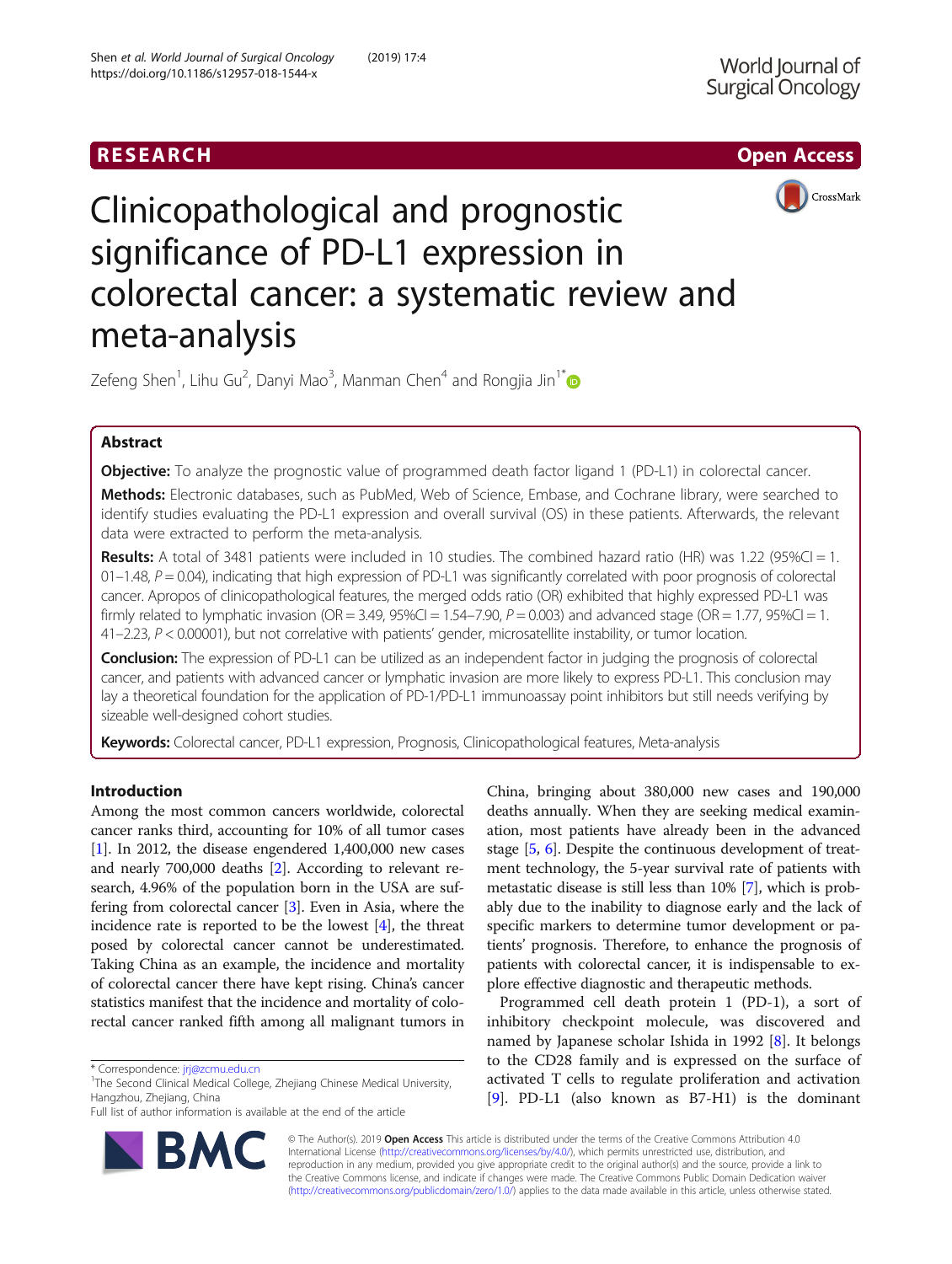ligand for PD-1 and expressed in activated T cells, B cells, dendritic cells, macrophages, endothelial cells, and a significant number of tumor cells [[10](#page-7-0)]. In the healthy immune system, the activation of the PD-1/PD-L1 pathway can inhibit the immune function of T lymphocytes and promote the inhibitory function of regulatory T cells, which can reduce the immune response of the body to normal peripheral tissues. Consequently, it can inhibit autoimmune responses, prevent the development of autoimmune diseases, and maintain autoimmune tolerance in healthy individuals [\[11](#page-7-0)]. When cancer occurs, the tumor cells will reduce their immunogenicity by expressing PD-L1. Hence, they will not be recognized by the immune system and will evade immune attack [\[12](#page-7-0)]. In a variety of tumors, the PD-L1 expression is usually associated with poor prognosis [\[13](#page-7-0), [14](#page-7-0)].

Current theories on the expression of PD-L1 in colorectal cancer and tumor prognosis are limited and controversial. Some studies have manifested the palpable connection between PD-L1 expression and overall survival rate of colorectal cancer patients [[15](#page-7-0)–[18](#page-7-0)], but the others utter the contradictory statement [[19,](#page-8-0) [20\]](#page-8-0). So, we used meta-analysis to analyze the prognostic value of programmed death factor ligand 1 (PD-L1), which will also lay a theoretical foundation for the application of PD-1/PD-L1 immunoassay point inhibitors in colorectal cancer.

# Materials and methods

# Bibliographic search

Two authors independently searched PubMed, Web of Science, Embase, and Cochrane Library for published literature on PD-L1 and colorectal cancer. Publication time of the included articles ranges from the time when the database was established until August 2018. All publications are in English. Search strategies are ("colorectal neoplasms" OR "colorectal cancer" OR "colorectal carcinoma" OR "colorectal cancers" OR "colonic neoplasms" OR "rectal neoplasms") AND ("PD-1" OR "PD-L1" OR "programmed death 1" OR "programmed death ligand 1" OR "programmed cell death ligand 1" OR "programmed death 1 ligand 1" OR "B7-H1" OR "CD274").

# Inclusion criteria

The following are the inclusion criteria:

- 1. The clinical and pathological data of all cases are complete, and all were diagnosed as colorectal cancer by pathological examination;
- 2. Detecting the PD-L1 expression in colorectal cancer tissues by immunohistochemical staining;
- 3. The literature provides the relationship between PD-L1 expression and overall survival (OS) in patients with colorectal cancer;
- 4. The literature provides the relationship between PD-L1 expression and clinicopathological features, such as primary tumor size, clinical stage, and differentiation;
- 5. The literature provides sufficient information to estimate the hazard ratio (HR).

# Exclusion criteria

The following are the exclusion criteria:

- 1. The included literature is not an original study;
- 2. The data contained in the research is wrong, or the quality of the incorporated literature is low;
- 3. The included literature is based on animal or cell experiments;
- 4. Cannot use the data provided in the literature to calculate the hazard ratio (HR) associated with  $PD-I.1$ :
- 5. The included literature did not analyze the expression of PD-L1 in tumor cells.

# Data extraction and quality evaluation

Two authors independently screened and extracted data found on inclusion and exclusion criteria and discussed together or adjudicated by third parties in case of disagreement. For the lack of information, we contacted the original author as much as possible. Extracted contents included author, publication year, country, positive threshold, follow-up period, baseline and clinicopathological information of patients, hazard ratio (HR), and 95% confidence interval (95%CI) related to PD-L1 expression.

Methodological quality assessment of the included data was carried out using the Newcastle-Ottawa Scale (NOS). Scores of the NOS are split into three aspects: object selection, inter-group comparability, and outcome measurement. The highest rating is 9 points, and the study with more than 6 points is considered as a high-quality one [[21\]](#page-8-0).

## Statistical analysis

We implemented the meta-analysis based on the Preferred Reporting Items for Systematic Review and Meta-Analysis (PRISMA) Checklist (Additional file [1](#page-7-0): Table S1). The hazard ratio (HR) and 95%CI of each study were combined to assess the relationship between the expression of PD-L1 and the prognosis, but the correlation between the PD-L1 expression and clinicopathological features was calculated using the pooled odds ratio (OR) and 95%CI. The heterogeneity test was performed using the  $\chi^2$  test, and then we utilized the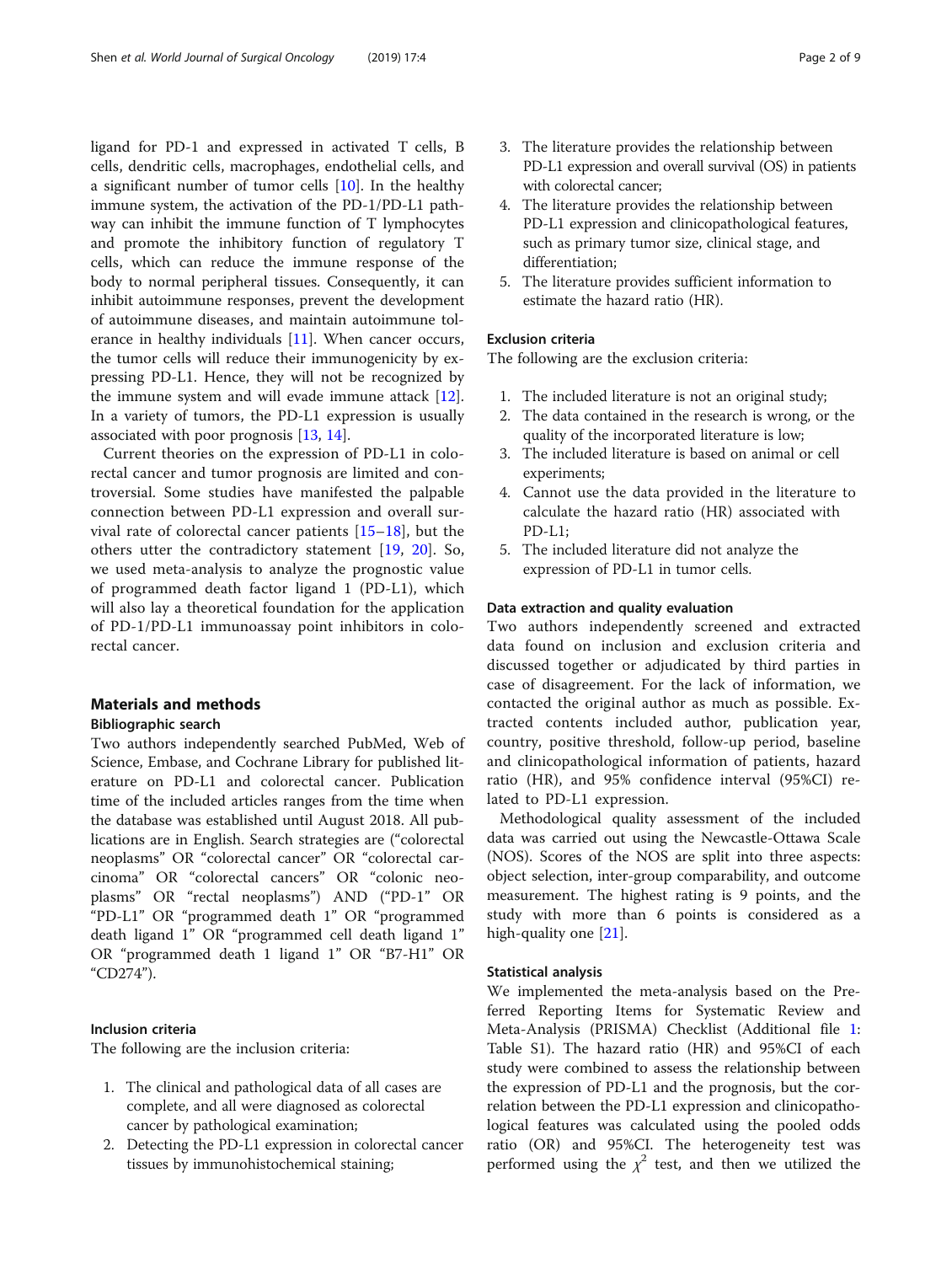fixed-effect model or the random-effect model according to heterogeneity. All the analyses above were presented by Revman 5.3 software.

All the studies are retrospective cohort studies, whose heterogeneity is often inevitable. Therefore, based on the analyses above, we carried out publication bias test and sensitivity analysis with the Stata 12.0 software to explore the sources of heterogeneity. And according to Begg's or Egger's test,  $P > 0.05$  manifested that there was no publication bias in the study.

# Results

# Data collection and characteristics

A total of 1013 related articles were initially retrieved. After the layer-by-layer screening, 10 items were ultimately included, totaling 3481 cases (Fig. 1). The basic characteristics of the included studies were presented in Table [1](#page-3-0). The NOS was used to estimate the quality of the included studies, and all were proved to be high-quality ones (Table [2\)](#page-4-0).

# Relationship between PD-L1 expression and prognosis of colorectal cancer

The relationship between the overexpression of PD-L1 and the poor prognosis of colorectal cancer patients was evaluated, and the consequence displayed a significant correlation (HR = 1.22,  $95\%CI = 1.01 - 1.48$ ,  $P = 0.04$ , random effect) (Fig. [2\)](#page-4-0).

Apropos of clinicopathological features, the merged odds ratio (OR) exhibited that highly expressed PD-L1 was firmly related to lymphatic invasion (OR = 3.49, 95%CI =  $1.54 - 7.90$ ,  $P = 0.003$ ) and advanced stage  $(OR = 1.77, 95\% CI = 1.41 - 2.23, P < 0.00001)$ , but not correlative with patients' gender, microsatellite instability, or tumor location (Table [3](#page-5-0)) (Additional file [2](#page-7-0): Figure S1).

# Subgroup analysis of heterogeneity sources

As for subgroup analysis of heterogeneity sources, the heterogeneity of each subgroup decreased in varying degrees (Additional file [3](#page-7-0): Figure S2). Among them, the non-Asian group had the minimum heterogeneity ( $I^2 = 12\% < 50\%$ ). In addition, the results of the Asian group  $(HR = 1.73,$ 95%CI = 1.10–2.73,  $P = 0.02$ ,  $I^2 = 60$ %), the non-Asian group (HR = 0.93, 95%CI = 0.89–0.97,  $P = 0.001$ ,  $I^2 = 12$ %), and the tumor stages I–IV group  $(HR = 1.32, 95\% CI)$  $= 1.06 - 1.63$ ,  $P = 0.01$ ,  $I^2 = 52%$  were still statistically significant, but other subgroup analyses failed to arrive at such a statistically significant conclusion  $(Table 4)$  $(Table 4)$  $(Table 4)$ .

#### Publication bias analysis and sensitivity analysis

The funnel plot is a conventional method to evaluate whether there is a "publication bias" in the meta-analysis, but as a qualitative judgment, its subjectivity makes different observers come to different conclusions [[22](#page-8-0)]. Given

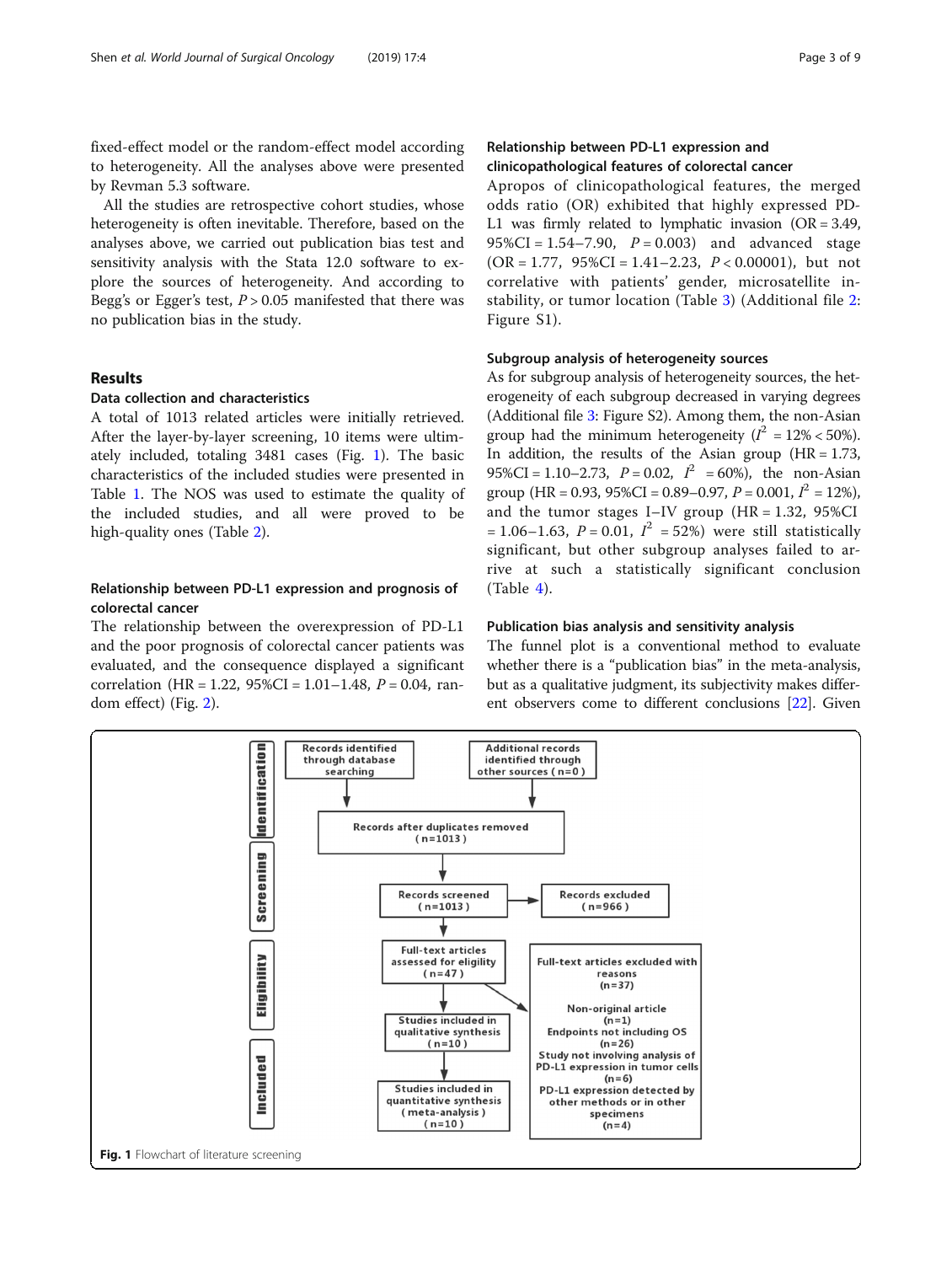| Author,<br>year             | Country     | No.  |           | Stage Follow-up    | Preoperative<br>chemoradiotherapy | Curative<br>surgical<br>resection | Postoperative<br>adjuvant<br>chemotherapy no. | PD-L1<br>(% ) | <b>HR</b> | Cutoff for<br>positive                 |
|-----------------------------|-------------|------|-----------|--------------------|-----------------------------------|-----------------------------------|-----------------------------------------------|---------------|-----------|----------------------------------------|
| Enkhbat,<br>2018 [15]       | Japan       | 116  | $  -   $  | 52 months (mean)   | <b>NA</b>                         | <b>YES</b>                        | 57                                            | 52/116        | 3.873     | Score $>$ 3<br>$(intensity + area)$    |
| Masugi,<br>2016 [35]        | America     | 450  | $I - IV$  | $> 5$ years        | <b>NA</b>                         | <b>YSE</b>                        | <b>NA</b>                                     | 121/450       |           | 1.124 $Score = 1$<br>(intensity)       |
|                             |             |      |           |                    |                                   |                                   |                                               | 117/450       | 0.980     | Score $= 2$<br>(intensity)             |
|                             |             |      |           |                    |                                   |                                   |                                               | 139/450       | 1.042     | Score $=$ 3<br>(intensity)             |
|                             |             |      |           |                    |                                   |                                   |                                               | 26/450        | 1.370     | Score $= 4$<br>(intensity)             |
| Saigusa,<br>2016 [16]       | Japan       | 90   | $I=IV$    | $> 6$ months       | <b>YES</b>                        | <b>YES</b>                        | 90                                            | 36/90         |           | 2.452 Score $\geq$ 2<br>(intensity)    |
| Zhu, 2015<br>$[36]$         | China       | 120  | <b>NA</b> | 39 months (mean)   | <b>NA</b>                         | YES                               | <b>NA</b>                                     | 28/120        | 0.692     | Score $>4$<br>$(intensity + area)$     |
| Liang, 2014 China<br>$[17]$ |             | 185  | $I - IV$  | $> 5$ years        | <b>NA</b>                         | <b>YES</b>                        | <b>NA</b>                                     | 102/185       | 1.740     | Score $>4$<br>$(intensity + area)$     |
| Droeser,<br>2014 [37]       | Switzerland | 1420 | NA.       | $> 5$ years        | <b>NA</b>                         | <b>YES</b>                        | <b>NA</b>                                     | 495/1420 0.92 |           | Subjective<br>evaluation               |
| Hamada,<br>2017 [20]        | America     | 384  | $I - IV$  | $> 5$ years        | <b>NA</b>                         | <b>YES</b>                        | <b>NA</b>                                     | 211/384       | 1.20      | Score $\geq$ 2<br>$(intensity + area)$ |
| Lee, 2018<br>$[18]$         | Korea       | 336  | $I - IV$  | 52 months (mean)   | <b>NA</b>                         | <b>YES</b>                        | <b>NOT</b>                                    | 15/336        |           | 3.785 Area $> 1\%$                     |
| Li, 2016<br>[19]            | China       | 276  | <b>NA</b> | 61 months (mean)   | <b>NA</b>                         | <b>YES</b>                        | 189                                           | 138/276       | 1.048     | Score $>4$<br>$(intensity + area)$     |
| Miller, 2017<br>$[38]$      | Australia   | 104  | Ш         | 82.5 months (mean) | <b>NA</b>                         | <b>YES</b>                        | 89                                            | 60/104        | 1.00      | Subjective<br>evaluation               |

<span id="page-3-0"></span>Table 1 Basic characteristics of included studies

NA not available, NOT no patients underwent, mean average follow-up time is provided only, intensity + area the score involved staining intensity and staining range, intensity the score involved staining intensity only

this, Begg's test [\[23\]](#page-8-0) and Egger's test [\[24\]](#page-8-0) were created to evaluate "publication bias" quantificationally. In this meta-analysis, according to Begg's test  $(P = 0.428 > 0.05)$ , there was no publication bias in the included literature involving PD-L1 and OS (Fig. [3\)](#page-6-0). The detection results of publication bias in subgroup analyses are shown in Table [2](#page-4-0) and Additional file [4:](#page-7-0) Figure S3. Sensitivity analysis pointed out that the conclusions were generally stable (Fig. [4](#page-6-0) and Additional file [5:](#page-7-0) Figure S4).

# **Discussion**

PD-1 and PD-L1 are inhibitory costimulatory molecules. When tumor cells express PD-L1 to combine with the PD-1 provided by tumor-infiltrating lymphocytes, the immune effect of T cells in the tumorous microenvironment is inhibited, which mediates the occurrence of tumor immune escape and promotes the progress of cancer [\[25](#page-8-0)]. At present, a lot of research has been done on this pair of inhibitory costimulatory molecules, but the regulatory mechanism of the signaling pathway in colorectal carcinoma has not been clarified, and theories in many fields are controversial. Although some systematic reviews focused on the prognostic value of PD-L1 in all types of solid tumors also mentioned the relationship between PD-L1 and prognosis of colorectal cancer in passing [\[26](#page-8-0)–[28](#page-8-0)], yet their results in this regard had limitations because of the lack of in-depth research. Wu et al. suggested that PD-L1 overexpression was positively correlated with 5-year OS deterioration in colorectal cancer, but they only included two papers and used OR value to evaluate the results, meaning the existence of great bias [[28](#page-8-0)]. Different from the above conclusion, Pyo et al. applied HR involving PD-L1 to assess the relevance between PD-L1 expression and prognosis of colorectal cancer and then concluded that there was no connection between them. However, they merely contained four retrospective studies, which lacked persuasiveness [[27\]](#page-8-0). Xiang et al. also argued that PD-L1 could not be used as a prognostic indicator of colorectal cancer, but they misapplied risk ratio (RR), a specific measure for evaluating prospective studies, to the analysis of retrospective studies, so the findings should be treated cautiously [[26](#page-8-0)]. Therefore, to resolve the controversy and deficiency mentioned above, this meta-analysis comprehensively collected relevant literature based on the inclusion criteria and adopted the hazard ratio (HR) associated with PD-L1 to estimate the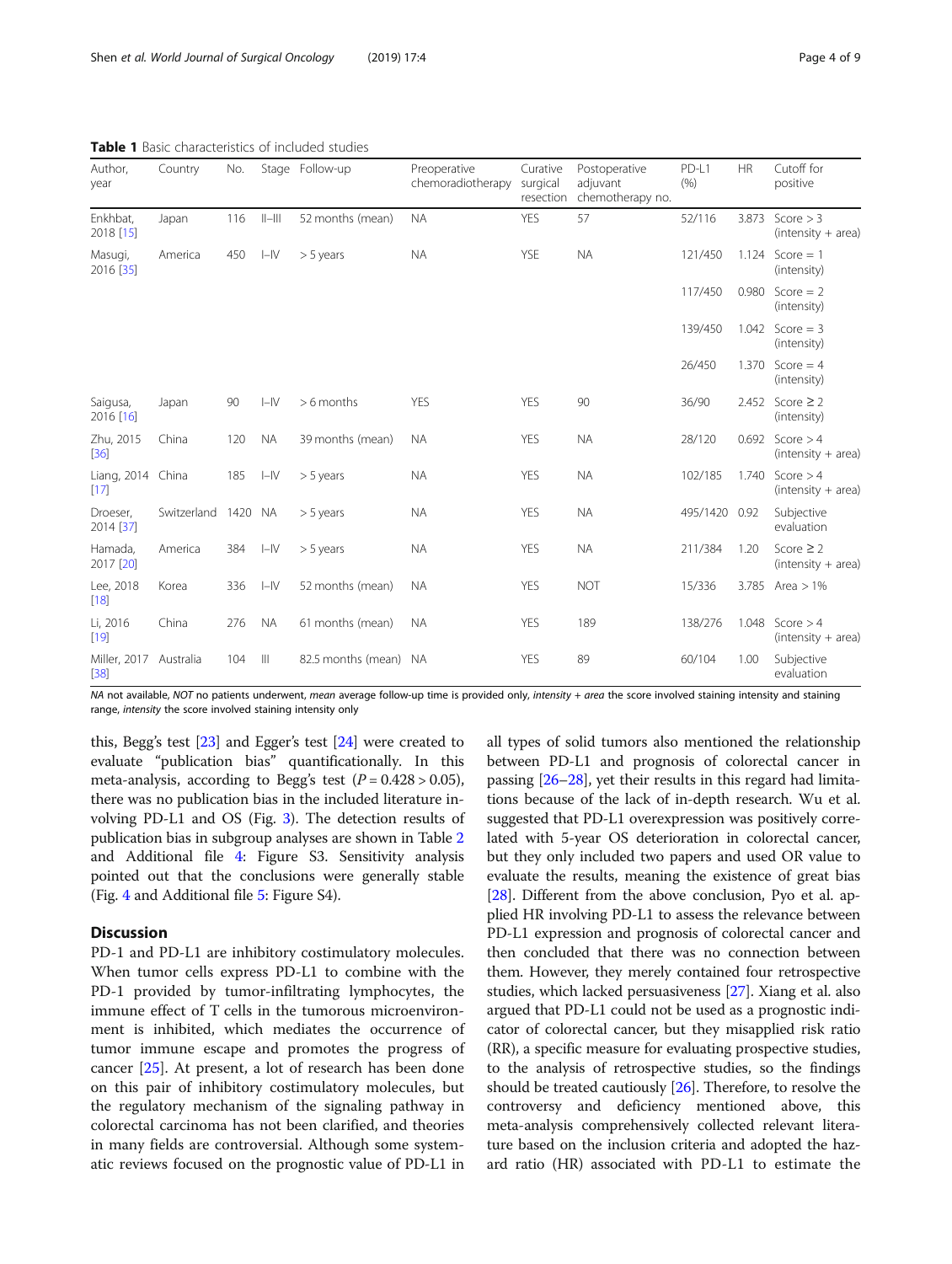| Author, year        | Selection         |                       |                              |                        | Comparability         | Outcome                  |                          |                          |       |
|---------------------|-------------------|-----------------------|------------------------------|------------------------|-----------------------|--------------------------|--------------------------|--------------------------|-------|
|                     | Exposed<br>cohort | Non-exposed<br>cohort | Ascertainment of<br>exposure | Outcome of<br>interest | Control for<br>factor | Assessment of<br>outcome | Follow-up long<br>enough | Adequacy of<br>follow-up | score |
| Enkhbat, 2018 [15]  | $*$               | ⋇                     | $\ast$                       |                        | $***$                 |                          | $\ast$                   | $*$                      |       |
| Masugi, 2016 [35]   | $\ast$            | $\ast$                | $\ast$                       |                        | $***$                 |                          | $\ast$                   | $\ast$                   |       |
| Saigusa, 2016 [16]  | $*$               | $\ast$                | $*$                          |                        | $***$                 |                          | $\ast$                   | $\ast$                   |       |
| Zhu, 2015 [36]      | $\ast$            | $*$                   | $*$                          |                        | $***$                 |                          | $\ast$                   | $\ast$                   |       |
| Liang, 2014 [17]    | $\ast$            | ⋇                     | $*$                          | $*$                    | $***$                 |                          | $\ast$                   | $*$                      | 8     |
| Droeser, 2014 [37]  | $*$               | $\ast$                | $\ast$                       |                        | $***$                 |                          | $\ast$                   | $*$                      |       |
| Hamada, 2017 [20] * |                   | $\ast$                | $*$                          |                        | $***$                 |                          | $\ast$                   | $\ast$                   |       |
| Lee, 2018 [18]      | $\ast$            | $*$                   | $*$                          |                        | $***$                 |                          | $\ast$                   | $\ast$                   |       |
| Li, 2016 [19]       | $\ast$            | $*$                   | $*$                          |                        | $***$                 |                          | $\ast$                   | $\ast$                   |       |
| Miller, 2017 [38]   | $\ast$            |                       | $\ast$                       |                        | $***$                 |                          | $\ast$                   | $\ast$                   |       |

<span id="page-4-0"></span>Table 2 Newcastle-Ottawa Scale for quality assessment

\*The article scored one point in the project

\*\*The article scored two points in the project

prognostic value of PD-L1 in colorectal cancer. In addition to that, we also explored the relationship between the expression of PD-L1 and the clinicopathological characteristics of colorectal cancer to make the outcome more convincing.

This meta-analysis demonstrated that PD-L1 expression could be utilized as an independent factor in judging the prognosis of colorectal cancer  $(HR = 1.22)$ , 95%CI =  $1.01 - 1.48$ ,  $P = 0.04$ , random effect). Nevertheless, there was inevitable heterogeneity among the retrospective studies included in this meta-analysis  $(P =$ 0.0002,  $I^2$  = 67%). In order to make the conclusion more persuasive and scientific, we adopted the subgroup analysis to explore the heterogeneity sources. And as the findings suggested, the heterogeneity of each subgroup decreased in varying degrees, indicating that these factors have certain degrees of influence. Among them, the non-Asian group had the minimum heterogeneity  $(I^2 = 12\% < 50\%)$ , which implied the essential role the regional or ethnic differences played on engendering heterogeneity.

As the subgroup analysis of PD-L1 and clinicopathological features indicated, PD-L1 overexpression in colorectal cancer cells was associated with lymphatic invasion. Previous experimental studies have shown that they are indeed relevant. Epithelial-to-mesenchymal transition (EMT) leads to lymphatic invasion [[29\]](#page-8-0), and the expression of PD-L1 in tumor cells facilitates immunosuppression, both of which contribute to tumor progression and metastasis. MiR-200/Zinc finger E-boxbinding homeobox 1 (ZEB1) was initially known as EMT regulatory axis, and the bidirectional negative feedback regulation mechanism between ZEB1 and miR-200 makes the corresponding cells actualize EMT [[30\]](#page-8-0). But recently, the mechanism that miR-200/ZEB1 axis can also regulate PD-L1 to facilitate immunosuppression has been proved by experiments [[31\]](#page-8-0). Therefore, the relationship between lymphatic invasion and PD-L1 overexpression can be considered to be mutually "parallel." Also, consistent with another inference of this meta-analysis that the inhibition of the PD-1/PD-L1 signaling pathway in advanced colorectal cancer could achieve

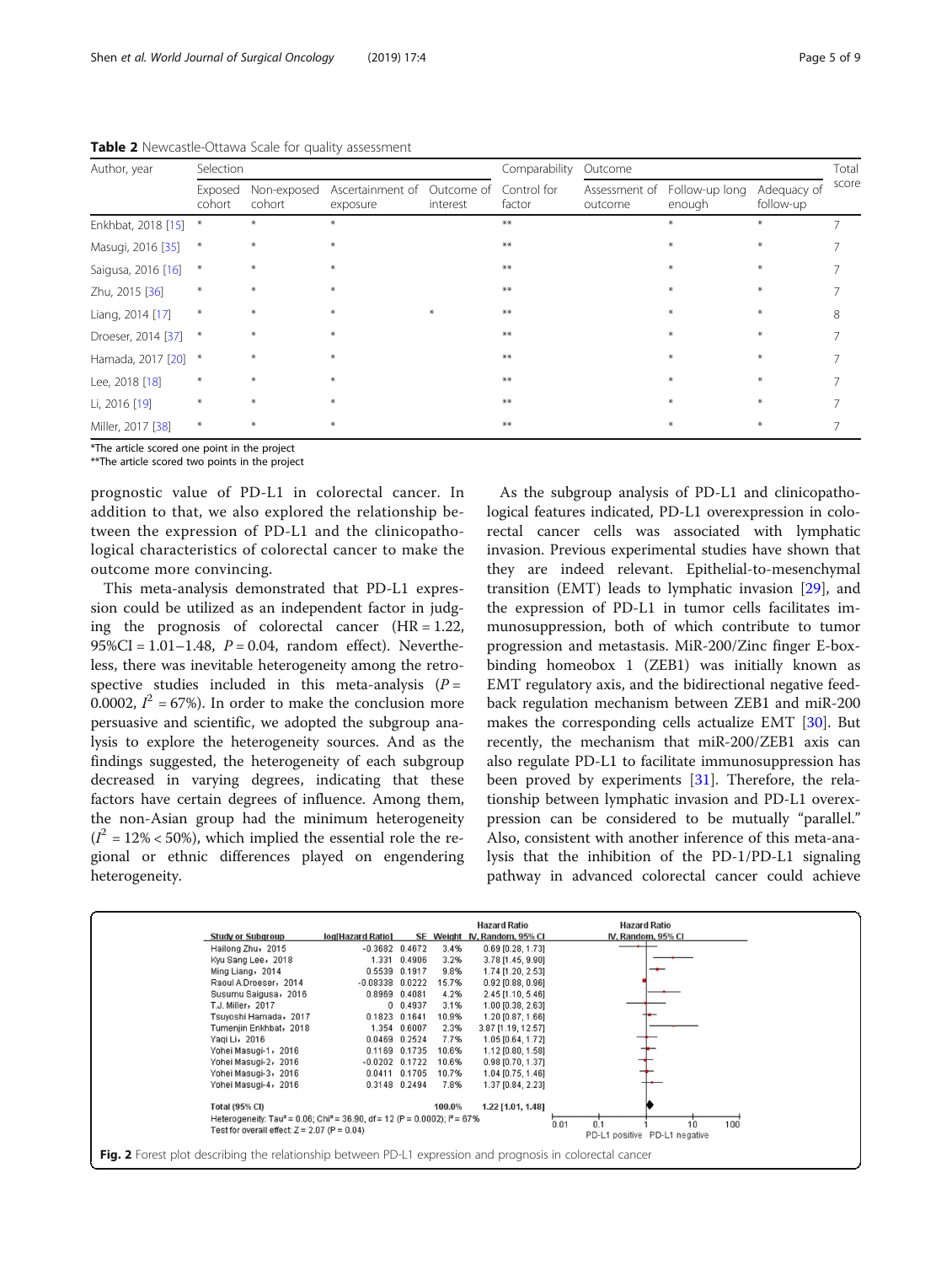| Subgroup analysis                 | No. of<br>studies       | No. of<br>patients | Experimental group:<br>positive/total | Control group:<br>positive/total     | <b>OR</b>           | 95%CI                | $P$ value                        | Heterogeneity<br>$(l^2)$ , % | Begg's<br>test<br>$(P$ value) | Egger's<br>test<br>$(P$ value) |
|-----------------------------------|-------------------------|--------------------|---------------------------------------|--------------------------------------|---------------------|----------------------|----------------------------------|------------------------------|-------------------------------|--------------------------------|
| Gender                            | 9                       | 3706               | Male                                  | Female                               |                     | 0.92 0.79-1.07 0.29  |                                  | $\Omega$                     | 0.917                         | 0.639                          |
|                                   |                         |                    | 898/1852                              | 1018/1854                            |                     |                      |                                  |                              |                               |                                |
| The situation of<br>primary tumor | 7                       | 2809               | $T3+T4$                               | $T1+T2$                              |                     | 1.15 0.68-1.95 0.60  |                                  | 70                           | 0.764                         | 0.115                          |
|                                   |                         |                    | 1018/2176                             | 347/633                              |                     |                      |                                  |                              |                               |                                |
| The involvement                   | 6                       | 2652               | $N1+N2$                               | N <sub>0</sub>                       |                     | 1.32 0.84-2.09 0.23  |                                  | 74                           | 0.060                         | 0.012                          |
| of regional lymph<br>nodes        |                         |                    | 558/1225                              | 729/1427                             |                     |                      |                                  |                              |                               |                                |
| Stage                             | 6                       | 2064               | $III + IV$                            | $ +  $                               |                     |                      | 1.77 $1.41 - 2.23$ $P < 0.00001$ | 23                           | 0.452                         | 0.512                          |
|                                   |                         |                    | 594/936                               | 659/1128                             |                     |                      |                                  |                              |                               |                                |
| Vascular invasion                 | 6                       | 2052               | Positive                              | Negative                             |                     | 1.12 0.72-1.75 0.62  |                                  | 63                           | 0.133                         | 0.090                          |
|                                   |                         |                    | 201/564                               | 491/1488                             |                     |                      |                                  |                              |                               |                                |
| Tumor location                    | 6                       | 3133               | Left                                  | Right                                |                     | 0.86 0.53-1.40 0.55  |                                  | 82                           | 0.452                         | 0.283                          |
|                                   |                         |                    | 916/1873                              | 711/1260                             |                     |                      |                                  |                              |                               |                                |
| Microsatellite<br>instability     | $\overline{4}$          | 2012               | MSI-H                                 | MSI-L+MSS                            | 0.95 0.46-1.97 0.89 |                      | 84                               | 1.000                        | 0.347                         |                                |
|                                   |                         |                    | 223/362                               | 1012/1650                            |                     |                      |                                  |                              |                               |                                |
| Lymphatic invasion                | $\overline{4}$          | 723                | Positive                              | Negative                             |                     | 3.49 1.54-7.90 0.003 |                                  | 73                           | 1.000                         | 0.764                          |
|                                   |                         |                    | 122/280                               | 83/443                               |                     |                      |                                  |                              |                               |                                |
| Tumor differentiation 4           |                         | 1862               | Poor                                  | Well to moderate 1.90 0.55-6.63 0.31 |                     |                      |                                  | 88                           | 0.734                         | 0.292                          |
|                                   |                         |                    | 108/156                               | 1057/1706                            |                     |                      |                                  |                              |                               |                                |
| Mucinous properties               | $\overline{\mathbf{3}}$ | 1563               | Mucinous                              | Other                                | 0.94                | $0.42 - 2.10$ 0.88   |                                  | 56                           |                               |                                |
|                                   |                         |                    | 34/108                                | 573/1455                             |                     |                      |                                  |                              |                               |                                |
| Grade                             | 3                       | 1562               | $\mathbb{H}$                          | $ +  $                               |                     | $0.66$ $0.42 - 1.03$ | 0.07                             | 52                           |                               |                                |
|                                   |                         |                    | 86/239                                | 569/1323                             |                     |                      |                                  |                              |                               |                                |

<span id="page-5-0"></span>Table 3 The relationship between PD-L1 expression and clinicopathological characteristics in subgroup analysis

remarkable results, existing clinical trials have exhibited the high security and activity of the treatment with PD-1/PD-L1 immunocheckpoint inhibitors [\[32\]](#page-8-0).

# Limitations

To mention first, all the included articles were retrospective studies, whose bias could not be eliminated, so the consequences were generally stable. Also, it should be noted that all the articles included are in English, meaning the lack of research especially those negative studies in non-English speaking countries, which leads to the absence of representativeness and the production of bias.

Secondly, it has been reported that the expression of PD-L1 in tumor cells is a critical factor in making the monoclonal antibody against PD-1/PD-L1 effective. However, in every article, the threshold of PD-L1 positive is different and brings about a tremendous impact

Table 4 Subgroup analysis of heterogeneity sources

|                                     |                | No. of studies | <b>HR</b> | 95%CI         | $P$ value | Heterogeneity $(l^2)$ , % |
|-------------------------------------|----------------|----------------|-----------|---------------|-----------|---------------------------|
| Country                             | Asian          | 6              | 1.73      | $1.10 - 2.73$ | 0.02      | 60                        |
|                                     | Non-Asian      | $\overline{4}$ | 0.93      | $0.89 - 0.97$ | 0.001     | 12                        |
| Stages                              | $I - IV$       | 5              | 1.32      | $1.06 - 1.63$ | 0.01      | 52                        |
| Follow-up period                    | $\geq$ 5 years | $\overline{4}$ | 1.12      | $0.94 - 1.34$ | 0.20      | 65                        |
|                                     | $<$ 5 years    | 6              | 1.62      | $0.93 - 2.82$ | 0.09      | 61                        |
| Postoperative adjuvant chemotherapy |                | $\overline{4}$ | 1.61      | $0.88 - 2.94$ | 0.12      | 54                        |
| Sample size                         | $\geq 200$     | 5              | 1.09      | $0.92 - 1.28$ | 0.32      | 54                        |
|                                     | < 200          | 5              | 1.61      | $0.99 - 2.60$ | 0.05      | 47                        |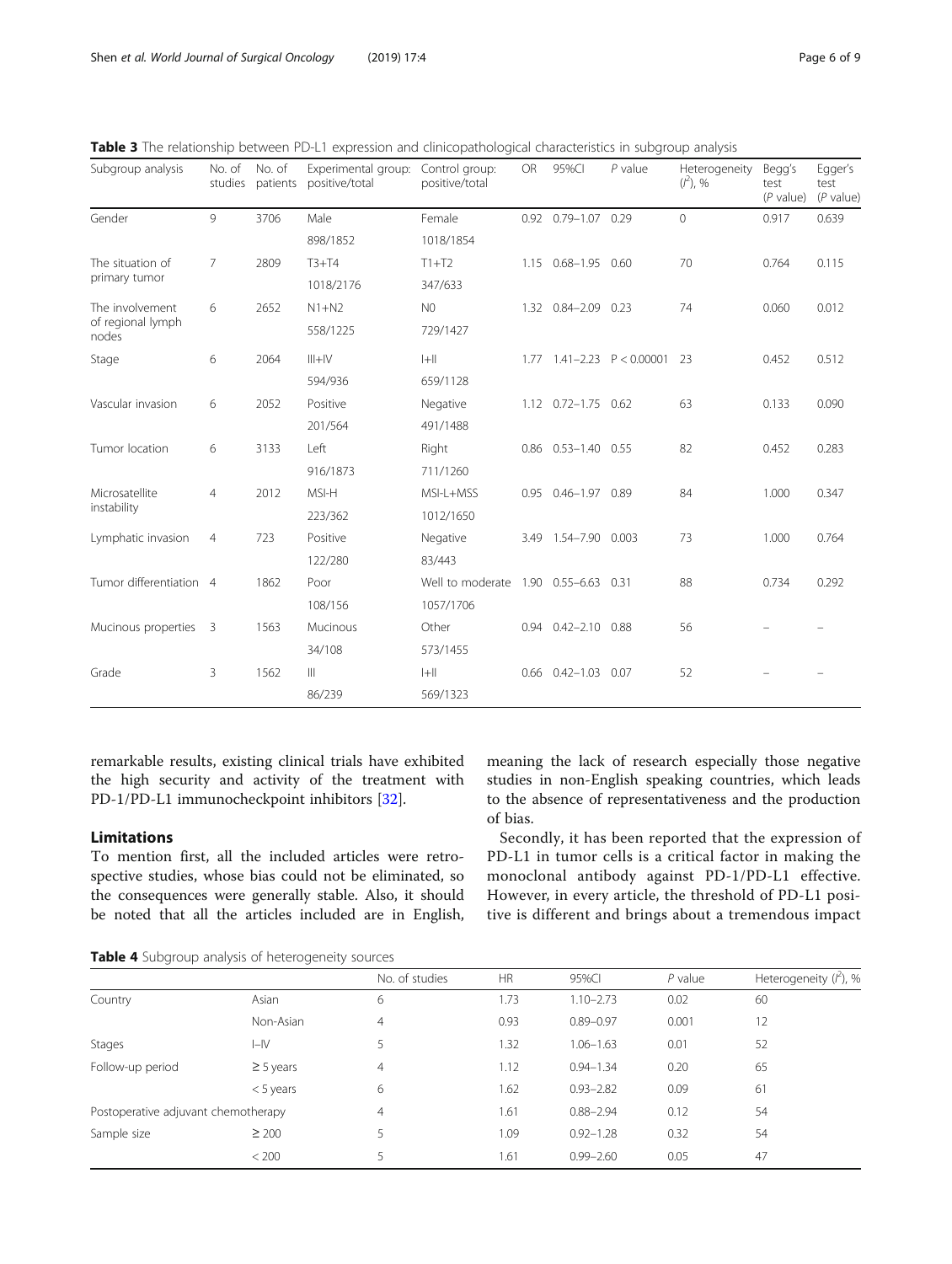<span id="page-6-0"></span>

on the experimental results. According to published articles, patients with PD-L1 positive can obtain a better outcome in the treatment with immunocheckpoint inhibitors as the threshold increases [\[33\]](#page-8-0). So, uniformly applying the most suitable PD-L1 positive threshold to the following research should be a top priority. Besides that, using of different immunohistochemical antibodies in various studies leads to specific errors.

Furthermore, the latest experiments indicate that cancer patients [\[34](#page-8-0)] with intestinal flora disorders have a worse prognosis in the treatment with anti-PD-1/ PD-L1 antibodies, which can be concluded that intestinal flora balance plays a vital role in the efficacy of

PD-1/PD-L1 immunocheckpoint inhibitors. Therefore, the following study in this field should take intestinal flora into consideration.

# Conclusions

This study analyzed all the available interrelated information in the published literature and exhibited that the expression of PD-L1 was significantly correlated with the overall survival rate of colorectal cancer. The more the PD-L1 was expressed, the worse prognosis the colorectal cancer patients would undergo. Concerning clinicopathological features, the expression of PD-L1 was bound up with lymphatic invasion and tumor stage, but not gender,

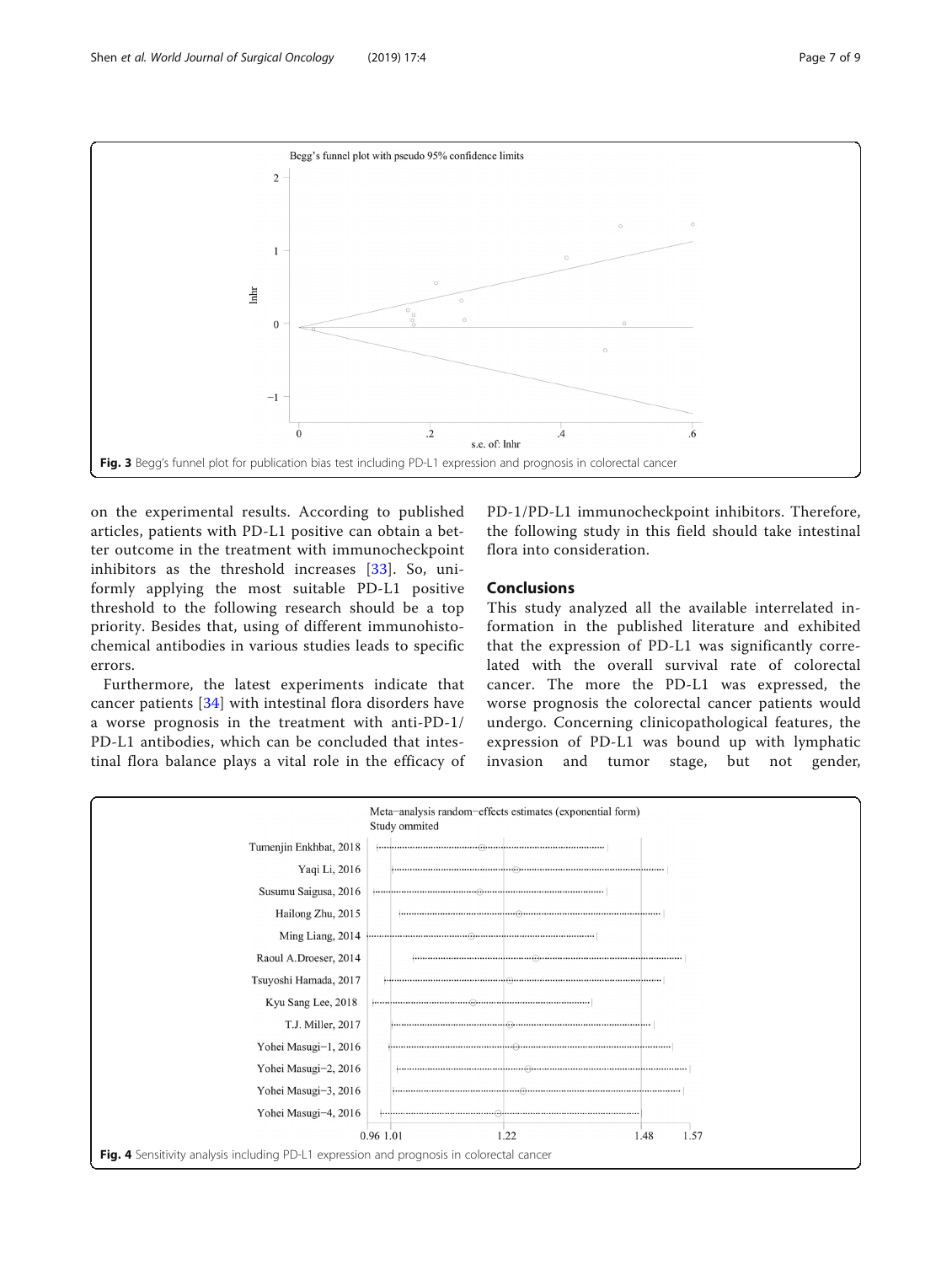<span id="page-7-0"></span>microsatellite instability, or tumor differentiation. In other words, the expression of PD-L1 could be utilized as an independent factor in judging the prognosis of colorectal cancer, and patients with advanced cancer or lymphatic invasion were more likely to express PD-L1. This conclusion may lay a theoretical foundation for the application of PD-1/ PD-L1 immunoassay point inhibitors but still need to be verified by sizeable well-designed cohort studies.

# Additional files

[Additional file 1:](https://doi.org/10.1186/s12957-018-1544-x) Table S1. PRISMA 2009 Checklist. (DOC 53 kb)

[Additional file 2:](https://doi.org/10.1186/s12957-018-1544-x) Figure S1. Forest plots assessing the relationship between PD-L1 and clinicopathological characteristics: (a) gender; (b) grade; (c) lymphatic invasion; (d) microsatellite instability; (e) mucinous properties; (f) stage; (g) the involvement of regional lymph nodes; (h) tumor differentiation; (i) tumor location; (j) the situation of primary tumor; (k) vascular invasion. (PNG 220 kb)

[Additional file 3:](https://doi.org/10.1186/s12957-018-1544-x) Figure S2. Subgroup analysis of heterogeneity sources: (a) Asian; (b) non-Asian (c) stages I–IV; (d) follow-up more than 5 years; (e) follow-up less than 5 years (f) postoperative adjuvant chemotherapy; (g) sample size ≥ 200; (h) sample size < 200. (PNG 287 kb)

[Additional file 4:](https://doi.org/10.1186/s12957-018-1544-x) Figure S3. Detection of publication bias in subgroup analysis: (a) gender; (b )lymphatic invasion; (c) microsatellite instability; (d) stage; (e) the involvement of regional lymph nodes; (f) the situation of primary tumor; (g) tumor location; (h) tumor differentiation; (i) vascular invasion. (PNG 99 kb)

[Additional file 5:](https://doi.org/10.1186/s12957-018-1544-x) Figure S4. Sensitivity analysis of subgroup analysis: (a) gender; (b) lymphatic invasion; (c) microsatellite instability; (d) stage; (e) the involvement of regional lymph nodes; (f) the situation of primary tumor; (g) tumor location; (h) tumor differentiation; (i) vascular invasion. (PNG 147 kb)

#### Abbreviations

CI: Confidence interval; EMT: Epithelial-to-mesenchymal transition; HR: Hazard ratio; NOS: Newcastle-Ottawa Scale; OR: Odds ratio; OS: Overall survival; PD-1: Programmed cell death protein 1; PD-L1: Programmed death factor ligand 1; PRISMA: Preferred Reporting Items for Systematic Review and Meta-Analysis; ZEB1: Zinc finger E-box-binding homeobox 1

### Acknowledgements

Not applicable

#### Funding

The study received no fund support.

#### Availability of data and materials

The datasets supporting the conclusions of this article are included within the article and its additional files.

#### Authors' contributions

ZFS designed the research process. LHG and MMC searched the database for corresponding articles. DYM and ZFS extracted the useful information from the articles above. ZFS and RJJ used the statistical software for analysis. ZFS and LHG drafted the meta-analysis. The final draft came into being after the careful examination by all the authors. All authors read and approved the final manuscript.

Ethics approval and consent to participate Not applicable

## Consent for publication

Not applicable

# Competing interests

The authors declare that they have no competing interests.

# Publisher's Note

Springer Nature remains neutral with regard to jurisdictional claims in published maps and institutional affiliations.

#### Author details

<sup>1</sup>The Second Clinical Medical College, Zhejiang Chinese Medical University, Hangzhou, Zhejiang, China. <sup>2</sup>Department of General Surgery, Ningbo No. 2 Hospital, Ningbo, Zhejiang, China. <sup>3</sup>Basic Medical College, Zhejiang Chinese Medical University, Hangzhou, Zhejiang, China. <sup>4</sup> Affiliated Hospital of Medical School Ningbo University and Ningbo City Third Hospital, Ningbo, Zhejiang, China.

# Received: 16 September 2018 Accepted: 11 December 2018 Published online: 04 January 2019

#### References

- 1. Calon A, Espinet E, Palomoponce S, et al. Dependency of colorectal cancer on a TGF-beta-driven programme in stromal cells for metastasis initiation. JAK-STAT. 2013;22(2):571–84.
- 2. Stewart B, Wild C. World cancer report 2014. Lyon: International Agency for Research on Cancer; 2014. p. 19-20.
- 3. Howlader N, Noone AM, Krapcho M, et al. SEER Cancer Statistics Review, 1975–2009 (Vintage 2009 Populations). Bethesda: National Cancer Institute; 2012.
- 4. Merika E, Saif M W, Katz A, et al. Review. Colon cancer vaccines: an update. Vivo 2016; 24(5):607.
- 5. Chen W, Zheng R, Baade PD, et al. Cancer statistics in China, 2015. CA Cancer J Clin. 2016;66(2):115–32.
- 6. Yang J, Du XL, Li ST, et al. Characteristics of differently located colorectal cancers support proximal and distal classification: a population-based study of 57,847 patients. PLoS One. 2016;11(12):e0167540.
- 7. Weitz J, Koch M, Debus J, et al. Colorectal cancer. Lancet. 2005; 365(9454):153–65.
- 8. Ishida Y, Agata Y, Shibahara K, et al. Induced expression of PD-1, a novel member of the immunoglobulin gene superfamily, upon programmed cell death. EMBO J. 1992;11(11):3887–95.
- 9. Zou W, Wolchok JD, Chen L. PD-L1 (B7-H1) and PD-1 pathway blockade for cancer therapy: mechanisms, response biomarkers, and combinations. Sci Transl Med. 2016;8(328):328rv4.
- 10. Hansen JD, Pasquier LD, Lefranc MP, et al. The B7 family of immunoregulatory receptors: a comparative and evolutionary perspective. Mol Immunol. 2009;46(3):457–72.
- 11. Li B, Vanroey M, Wang C, et al. Anti-programmed death-1 synergizes with granulocyte macrophage colony-stimulating factor--secreting tumor cell immunotherapy providing therapeutic benefit to mice with established tumors. Clinical Cancer Research An Official Journal of the American Association for Cancer Research. 2009;15(5):1623.
- 12. Mittal D, Gubin MM, Schreiber RD, et al. New insights into cancer immunoediting and its three component phases—elimination, equilibrium and escape. Curr Opin Immunol. 2014;27(1):16–25.
- 13. Velcheti V, Schalper KA, Carvajal DE, et al. Programmed death ligand-1 expression in non-small cell lung cancer. Lab Investig. 2014;94(1):107.
- 14. Shi F, Shi M, Zeng Z, et al. PD-1 and PD-L1 upregulation promotes CD8(+) T-cell apoptosis and postoperative recurrence in hepatocellular carcinoma patients. Int J Cancer. 2011;128(4):887–96.
- 15. Enkhbat T, Nishi M, Takasu, et al. Programmed cell death ligand 1 expression is an independent prognostic factor in colorectal cancer. Anticancer Res. 2018;38(6):3367–73.
- 16. Saigusa S, Toiyama Y, Tanaka K, et al. Implication of programmed cell death ligand 1 expression in tumor recurrence and prognosis in rectal cancer with neoadjuvant chemoradiotherapy. Int J Clin Oncol. 2016;21(5):946–52.
- 17. Liang M, Li J, Wang D, et al. T-cell infiltration and expressions of T lymphocyte co-inhibitory B7-H1 and B7-H4 molecules among colorectal cancer patients in Northeast China's Heilongjiang province. Tumor Biol. 2014;35(1):55–60.
- 18. Lee K S, Kim BH, Oh HK, et al. Programmed cell death ligand-1 protein expression and CD274/PD-L1 gene amplification in colorectal cancer: Implications for prognosis. Cancer Sci. 2018;109(9):2957.